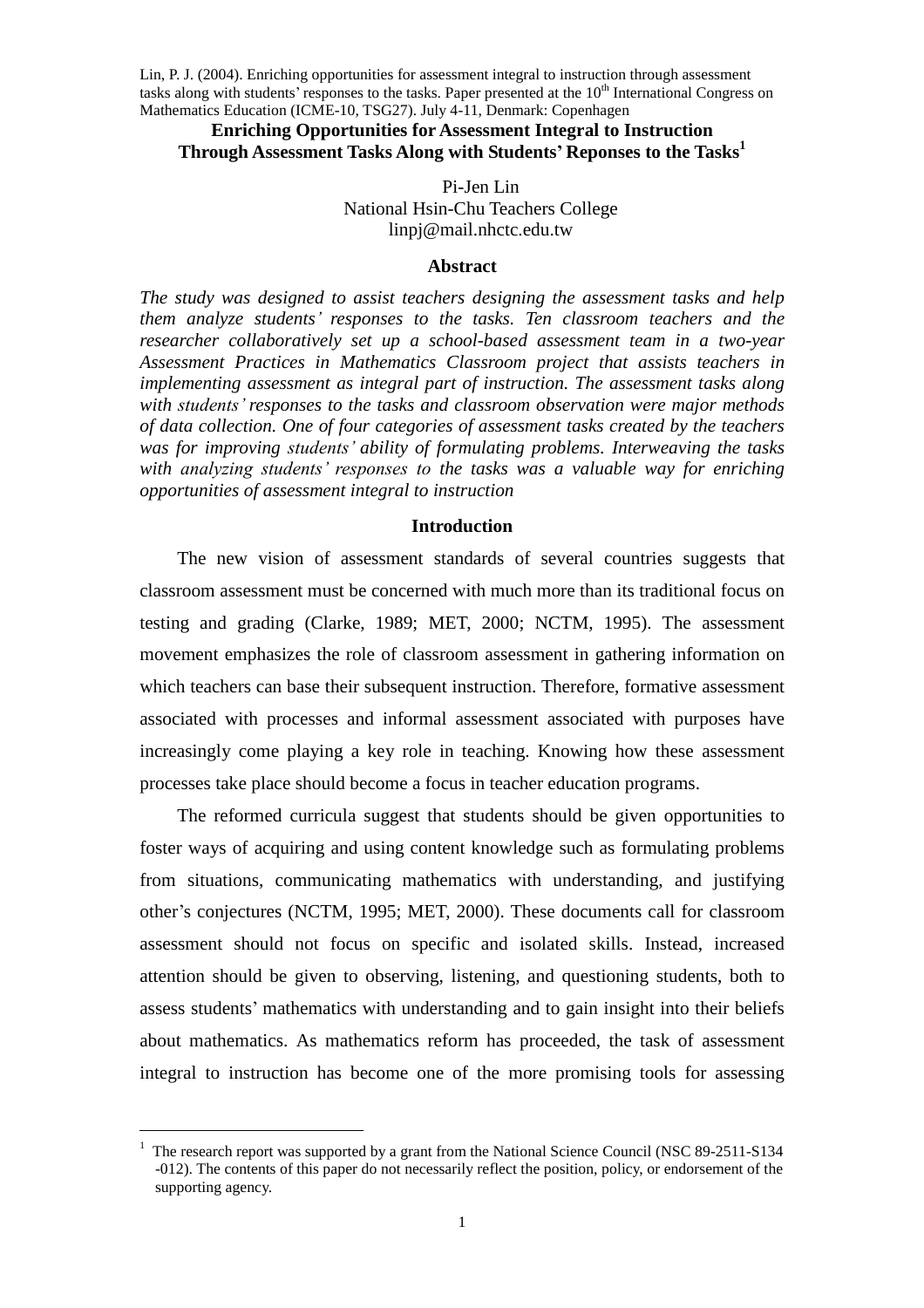Lin, P. J. (2004). Enriching opportunities for assessment integral to instruction through assessment tasks along with students' responses to the tasks. Paper presented at the 10<sup>th</sup> International Congress on Mathematics Education (ICME-10, TSG27). July 4-11, Denmark: Copenhagen students'understanding of mathematics. Thus, the increased emphasis in teacher education program should be placed on teachers'responsibility for the quality of the tasks in which stimulate students'high quality thinking (NCTM, 1995).

To assess students'knowledge and understanding, teachers must seek evidence to confirm if their intuition during incidental occurrence of student insight. The quality of evidence available to a teacher to assess such information depends on the tasks a teacher designs. Effective classroom assessment practice requires gathering evidence from a variety of sources, some of which is best delivered through students'work. To design more engaging, active, and open tasks that require students to make choices among strategies, reason, and explain become as a major concern when teachers create an assessment task (De Lange, 1995; Heuvel-Panhuizen, 1996).

The design of high quality of assessment tasks is a very complex and challenging work for the teachers who are used to the traditional test. This can only be achieved by establishing an assessment team who support mutually by providing them with the opportunities for dialoguing on critical assessment issues related to instruction. The tasks involved in the previous studies on new approaches to instruction and assessment were administrated as a part of ongoing classroom activity for assessing students' thinking either during or after instruction (Chambers, 1993; Lambdin et al., 1996). However, it is not adequate that the tasks are administrated merely during instruction to understand how each student thinks according to her or his natural way of thinking or ability in a typical classroom with thirty to thirty-five students. Thus, there is a need to extend the use of tasks to know each individual student learned about mathematics in each lesson. This indicates that teacher education programs should build teachers'new experience and needed support in designing lesson-lesson assessment tasks. The lesson-lesson tasks were designed to examine how each individual student learned about mathematics from today lesson and to inform further instruction for next day lesson based on students'responses to the tasks.

The study focused on developing teachers'knowledge of new vision assessment integral to instruction, designing assessment lesson-lesson tasks, and analyzing students'written work, as an aspect of assessment integral to instruction, to inform their decision-making of teaching. The lesson-lesson assessment tasks were generated from the lesson. Thus, the mathematics contents covered in the textbooks were used as a dimension of assessment framework of the study. Reformed curricula suggest that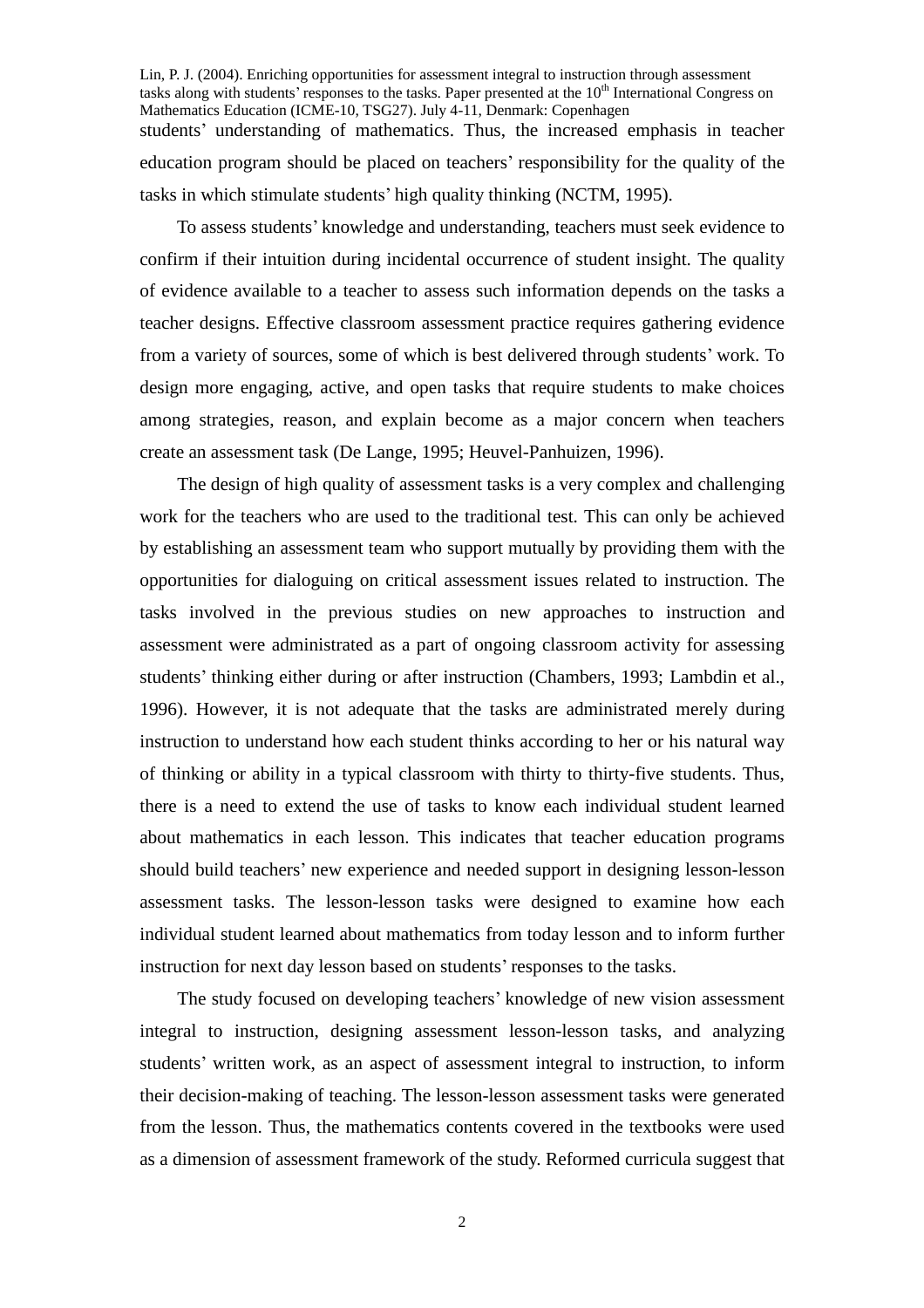Lin, P. J. (2004). Enriching opportunities for assessment integral to instruction through assessment tasks along with students' responses to the tasks. Paper presented at the 10<sup>th</sup> International Congress on Mathematics Education (ICME-10, TSG27). July 4-11, Denmark: Copenhagen high quality of tasks should help students clarify their thinking and develop deeper understanding through formulating problems, communicating mathematics with understanding, and justifying other's way of thinking (MET, 2000). Thus, formulating problem, communicating mathematics, justifying one another's thinking were considered as the other dimension of the assessment framework of the study.

Tasks defined by the Standards are the problems, the questions, and exercises in which students engage (NCTM, 1991, p.20). Tasks could be administrated either during instruction or at the end of the instruction. Tasks referred to the study included the problems in which students engaged collected in the students'journal, as an informal way of assessing if students understood the mathematics ideas and students' various solutions exhibited in today's lesson. Thus, the lesson-lesson tasks were not well prepared prior to today's lesson. Rather, they followed immediately after today's lesson. Analysis defined by the Standards is the systematic reflection in which teachers engage (NCTM, 1991, p.20). Analyses referred to in the study included the reflections teachers made to monitor how well the tasks were able to foster thinking mathematically for students and to analyze what students responded to the tasks were able to inform further instruction for teachers.

# **The Assessment Practices in Mathematics Classroom Project**

The goal of the Assessment Practices in Mathematics Classroom (APMC) project funded by National Science Council was to assist teachers to explore their understandings about how students develop their understanding of mathematics, and how this can be supported through the program. To reach the goal, teachers were encouraged to use students' journal as a way of gathering the information about students' thinking processes, strategies to aid them in decision-making. The assessment tasks referred to in the study as the prompts of students'journal, since we wanted to establish a better means of communication among students, parents, and teachers about the kind of mathematics leaning taking place in classrooms. We were looking for a better way to assess each student's entire learning process by writing about mathematics.

In generating tasks, the concerns included that: 1) supports a method of assessment that allows students to demonstrate their strengths rather than their weaknesses; 2) stimulates students to make connections for mathematical ideas; 3) poses good tasks that do not separate mathematical thinking from mathematical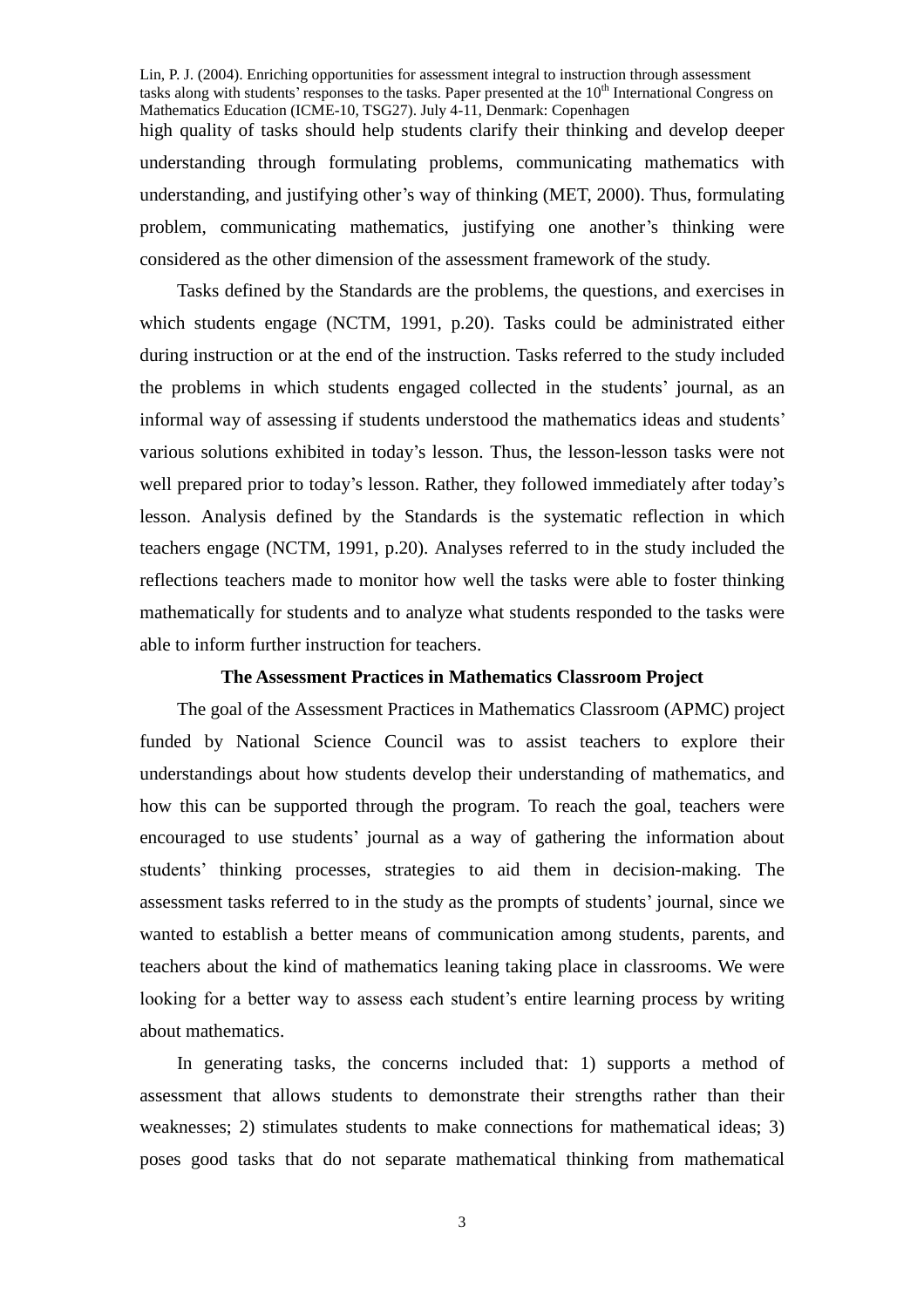Lin, P. J. (2004). Enriching opportunities for assessment integral to instruction through assessment tasks along with students' responses to the tasks. Paper presented at the 10<sup>th</sup> International Congress on Mathematics Education (ICME-10, TSG27). July 4-11, Denmark: Copenhagen concepts; and 4) generates the assessment lesson-lesson tasks for inspecting what and how students learned from today's lesson. The assessment tasks can be done for students either at home or at school. To generate the high quality of the tasks in a limited time and to answer the tasks for students, the tasks included one or two items were reasonable.

The philosophy of the APMC project was based on social constructivists'view of knowledge, in which knowledge is the product of social interaction via dialects in a professional community (Vygotsky, 1978). Therefore, activities related to generating assessment tasks were structured to ensure that knowledge was actively developed by the teachers, not imposed by the researcher. The assessment tasks were generated in a cyclic way: starting to classroom to observe a teacher's teaching, conducting a task by the instructor, bringing students'responses to the task to the weekly meeting for discussion, and bringing the information back to classroom to examine and to inform further instruction. Thus, the teachers were frequently involved in observing teaching together, dialoguing as a group, and reflecting on the quality of tasks. There was a research question to be answered: How assessment tasks do teachers use in supporting their understanding of students' learning mathematics and then inform their classroom decision-making?

#### **Methods**

To achieve the goal of the study, a school-based "assessment team" consisting of the researcher and classroom teachers was set up to discuss the assessment issues which occurred in one teacher's classroom by comparing to others. The ten teachers were divided into three subgroups according to the three grades, when we read and analyzed students'responses to the tasks administrated in their classrooms.

The same mathematical content lent itself to a focus and similar pedagogical issues addressed drew attention from each teacher, leading to in-depth discussions. Thus, three grade classrooms were the primary contexts for teachers learning to design tasks. Arena for regular weekly meetings was the other primary context for the teachers. The three second-grade teachers were P2, Q2, and R2 and four third-grade teachers were A3, B3, C3, and D3. The three fourth-grade teachers were X4, Y4, and Z4. Their teaching experiences were ranged from 3 to 16 years. The role of the researcher was not to provide ready-made tasks to use, but to create the opportunities for teachers sitting together to design creative assessment tasks for students.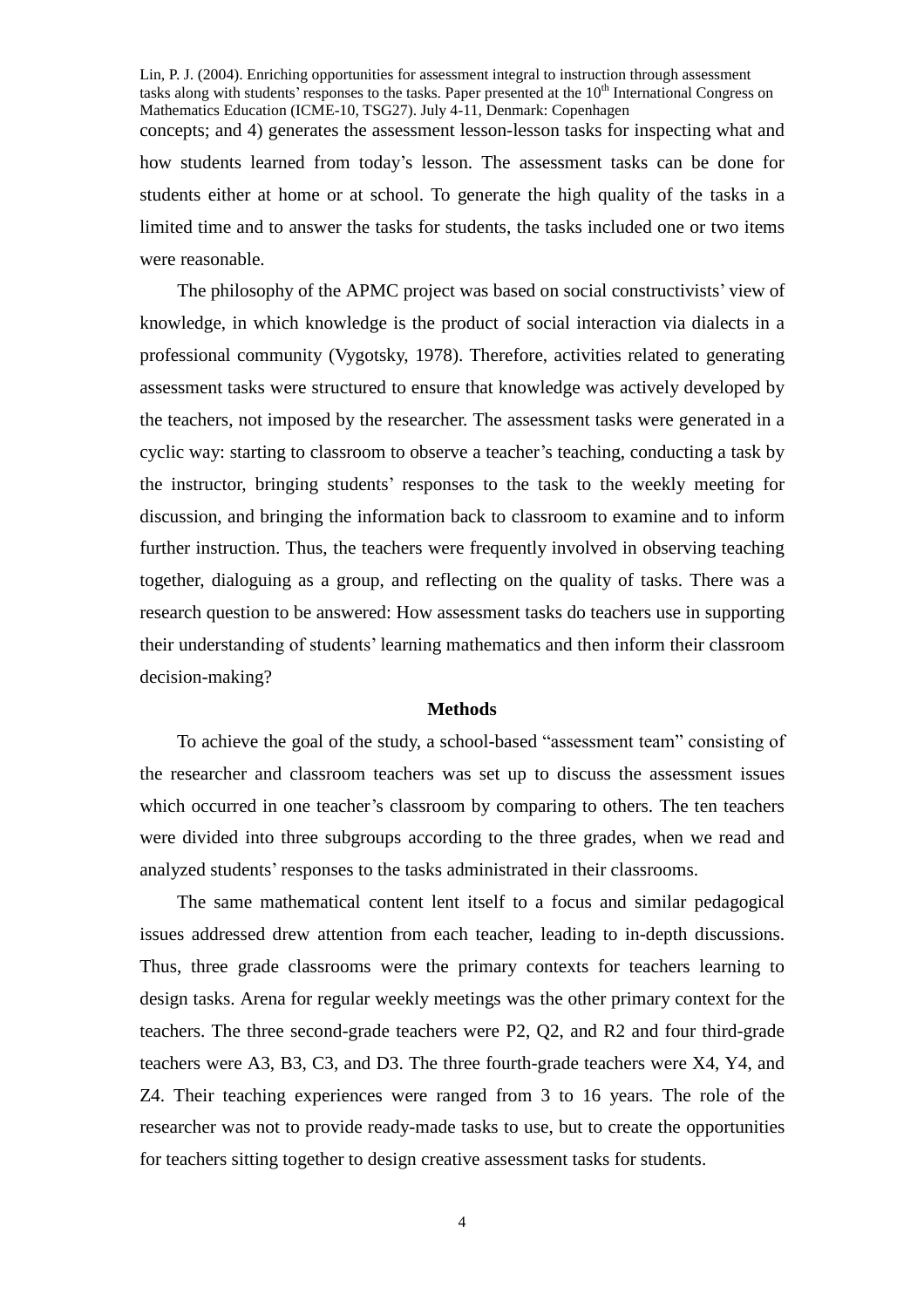Lin, P. J. (2004). Enriching opportunities for assessment integral to instruction through assessment tasks along with students' responses to the tasks. Paper presented at the 10<sup>th</sup> International Congress on Mathematics Education (ICME-10, TSG27). July 4-11, Denmark: Copenhagen

The teachers had little knowledge of assessment integral to instruction, so that classroom observation was used as a means of increasing teachers'awareness of generating assessment tasks in which were initiated from the lessons that the teachers observed together. The routine weekly meeting lasted for three hours. The meetings gave the teachers opportunities to share creative tasks mutually and helped them to rethink how well the tasks for gathering information of students' in-depth understanding. The major concern as designing a task was that students are allowed to show what they are able to do. At the very beginning of the study, the researcher encouraged them to create at least an assessment task integral to teaching each week. Because the use of tasks was to promote students'understanding rather than just for the work, the following questions were supplied to nudge teachers to rethink: What do you expect to learn about your students from this task? Are you satisfied with your students' performance on the task? Did you really gain what you want to gather from the task? Besides, each teacher needed to report in the meeting what they learned from the tasks and what information they gained from students'responses to the tasks.

### **Assessment Tasks and Students'Responses to the Tasks**

Four categories of assessment tasks created by the teachers were for improving students' ability of formulating problems, for increasing students' attention on learning mathematics with understanding, for improved students'abilities to communicate their thinking, and for facilitating students' critical thinking. Each assessment task was developed by teachers'mutually supports and modified by doing throughout the entire study. The limitation of the space, the tasks associated with multiplication for facilitating students'ability of formulating problem is described here only. The other three categories of the tasks will be reported in other paper.

### **Task 1: Giving a number sentence to create a word problem**

At the very beginning of the study, a typical category of the tasks for facilitating students to pose a problem was given by a number sentence. For instance, the following task administrated by the teacher A3 was to examine if her students make sense of the meaning of multiplicand 1. This task provided students the opportunity of formulating a problem but also helped A3 to trace her students'learning trajectories. .

| <b>Task:</b> If you were a teacher, how would you give your students a problem situation represented by 1x 5<br>$=$ ( )? Write it down in words and drawings." (A3, 10/12/2000). |           |                           |  |  |  |
|----------------------------------------------------------------------------------------------------------------------------------------------------------------------------------|-----------|---------------------------|--|--|--|
| 丁戶土地 國經年半有五個子學生,<br>五個型は毎一、ヨリエ者反右、デ書、<br>第8五位文件考查提"面严置了 )<br>$0 \times 00000 = 000000$<br>$185 = 4$                                                                              | 前有线 台 水 新 | 「にすべ」には、一時以外ないときもしてみない時ので |  |  |  |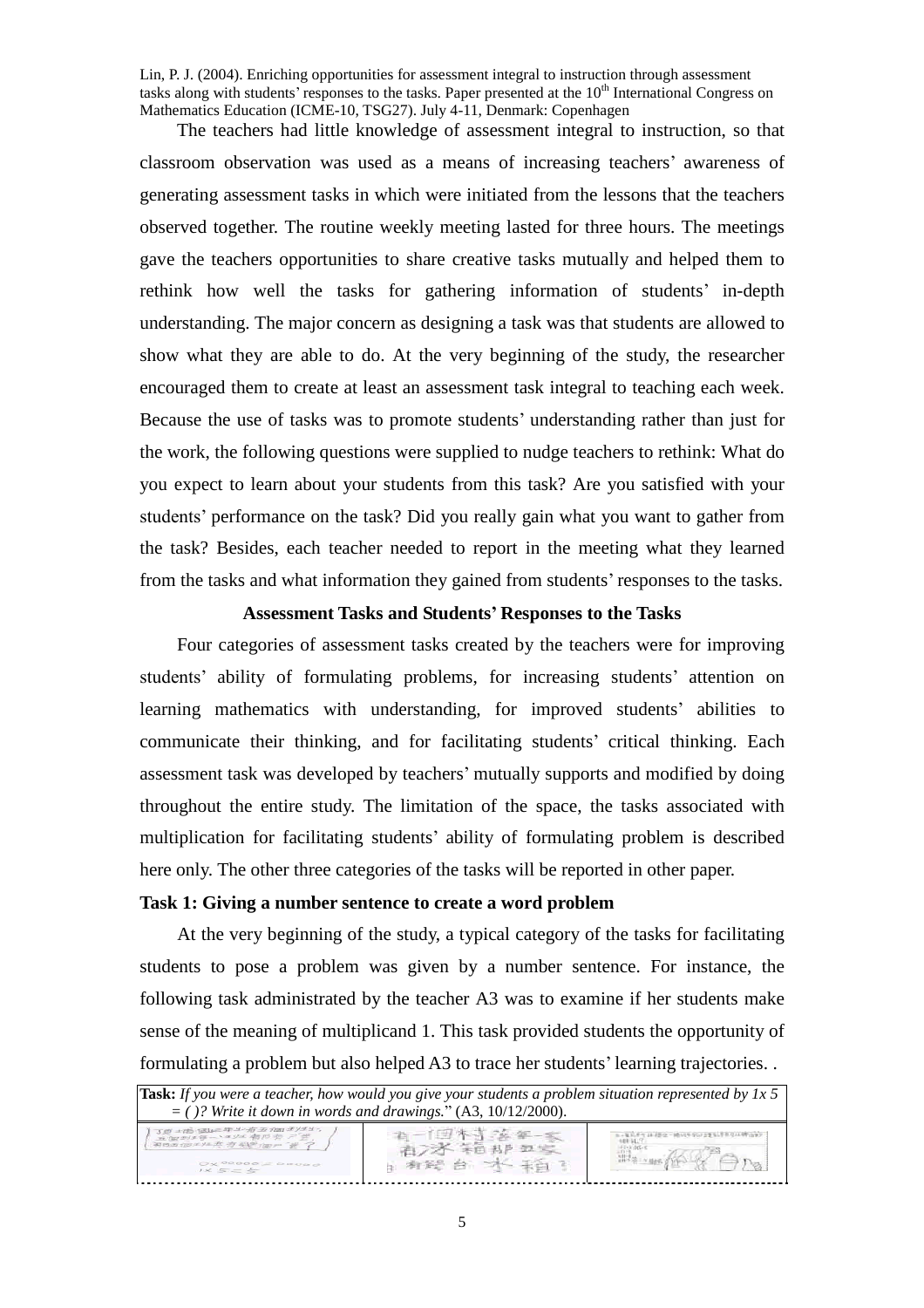Lin, P. J. (2004). Enriching opportunities for assessment integral to instruction through assessment tasks along with students' responses to the tasks. Paper presented at the  $10<sup>th</sup>$  International Congress on Mathematics Education (ICME-10, TSG27). July 4-11, Denmark: Copenhagen **Wu's response: English version Hei's response: English version** There are five third-grade classes There are freezers in each house. A cow produces a bucket of in Din-Pu School. There are clocks How many are freezers in the five milk. How many buckets of in each class. How many are clocks houses located in a tribe? there altogether? **Sue's response: English version** milk do 5 cows produce totally?

| Figure 1                                                                                    | Figure 2 | Figure 3                                                                        |  |  |  |
|---------------------------------------------------------------------------------------------|----------|---------------------------------------------------------------------------------|--|--|--|
|                                                                                             |          | Before conducting the task, A3 said that her students were supposed to          |  |  |  |
|                                                                                             |          | understand well the meaning of multiplication according to her intuition during |  |  |  |
| occurrence of students' performance in class. After analyzing students' responses, she      |          |                                                                                 |  |  |  |
| reported to us that the analysis of the task helped her to perceive 11 of her 35 students   |          |                                                                                 |  |  |  |
| still having the difficulty with the meaning of the multiplicand 1. In the textbook of      |          |                                                                                 |  |  |  |
| Taiwan, $5x1=($ ) referring to "a group of $5^{1}$ ". In Figure 1 and 2, Wu and Hei had the |          |                                                                                 |  |  |  |
| same trouble with the multiplicand 1 as the number of each set, As Wu explained "1"         |          |                                                                                 |  |  |  |
| for $1x5=()$ by "each class has clocks" instead of "each class has a clock".                |          |                                                                                 |  |  |  |

One of the third-grade teachers, B3 recommended A3 bring one of the two improper problems to classroom to ask students to repair it. Next day, A3 acted as though she needed help and then asked students, "Is it wrong? *[There are five third-grade classes in Din-Pu School. There are clocks in each class. How many are clocks there altogether?]*. Could you help me to repair it so that it can be solved?". As observed, the majority of students devoted to repairing the improper problem.

The task associated with problem0-posing allowed A3 to gain insights into the way students constructed mathematical understanding. The task was able to gather the information of students'cognitive levels. Furthermore, the improper problems that students gave as an indicator of their unclear conception can be made profitable when asking students to repair them and inform teachers making instructional decision. Thus, helping students to clarify their misconceptions or improper problem given by students responding to the tasks became a common work for the teachers at the very beginning of each lesson.

Teachers supported each other in such a way; thus, in the midway of the study, they conducted more complexity of assessment tasks such as given a picture or mathematics language to ask students to create a word problem. The task 2-1 referring to a picture or drawing to formulate a mathematical problem was conducted by the teacher P2 for second graders to assess if her students understood the meaing of

<sup>1</sup> The textbook of Taiwan dealing with "A set of 5 apples" as "one five" "five times one" " $5x1=($ " is not consistent with those of U.S.A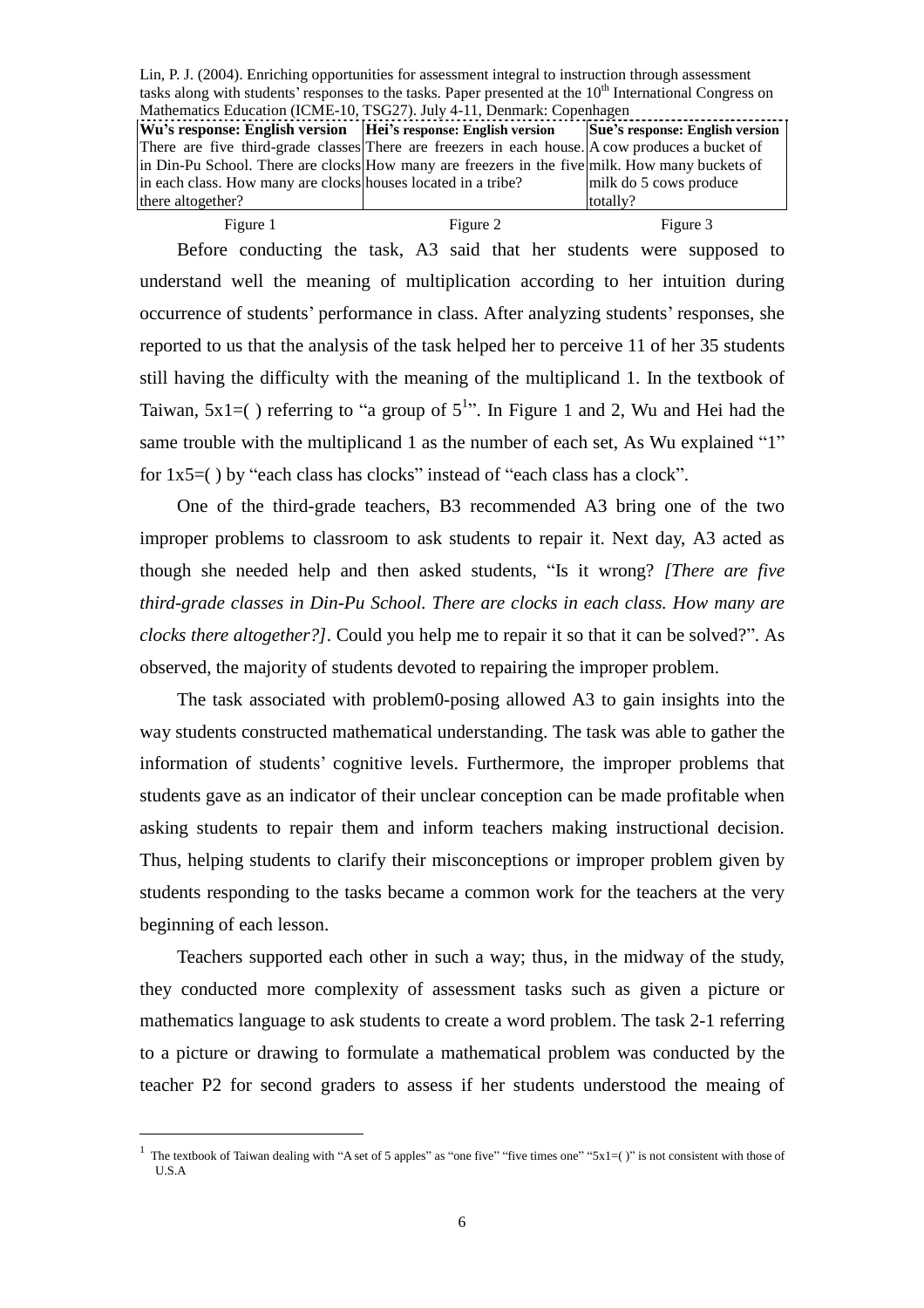Lin, P. J. (2004). Enriching opportunities for assessment integral to instruction through assessment tasks along with students' responses to the tasks. Paper presented at the 10<sup>th</sup> International Congress on Mathematics Education (ICME-10, TSG27). July 4-11, Denmark: Copenhagen multiplication through creating a word problem.

### **Task 2: Giving a picture or a drawing to formulate a word problem**

In the second day of the lesson, the teacher P2 posed the problem 3 in which Horng responded to the task, "There are 7 bugs, and each bug has 6 legs. How many legs are there altogether?" shown in Figure 4. P2 asked her students to write it as a number sentence in the class. During the class, Horng put his more attentions to see if his problem can be solved by his classmates. After scoring the task, the teacher P2 found that 8 out of her 32 students still had the difficulties with the expression of 6x7=() instead of 7x 6= () (Observation,  $04/03/2001$ ).

**Task2-1 (For second graders):** This is a picture about the princess and 7 dwarfs. If you were a The Passage of the American teacher, what word problem would like to pose? ( P2, 03/29/2001) Horng'responses: 1. There are 2 mice. Each mouse has 2 legs. How many legs are altogether? 2. There are 4 flowers and each has 5 pieces. How many pieces are there? 3. There are 7 bugs, each bug has 6 legs. How many legs are the bugs altogether? 4. Every one has 2 eyes. How many eyes are there altogether?Figure 4

To help those students who had the difficulty with the distinction between  $6x7=($ ) and 7x6=( ) under the situation. Again, at the very beginning of the teaching in the third day lesson, P2 helped her students to clarify their difficulty by distinguishing "6 sets of 7 means 7 times 6 and described as  $7x6=($  "from "7 sets of 6 means 6 times 7 and described as  $6x7=($  )".

The task 3 shown in Figure 6 conducted by P2 was followed immediately the class to assess if her students understood the meaning of multiplication.

**Task 3: Giving a mathematical language to formulate a word problem**

| Task:<br>(1) Draw a picture and create a word problem for " $6$ sets of $5$ ". |                                                                                      |                                                                                                                   |                                     |                                                                                                           |  |  |  |
|--------------------------------------------------------------------------------|--------------------------------------------------------------------------------------|-------------------------------------------------------------------------------------------------------------------|-------------------------------------|-----------------------------------------------------------------------------------------------------------|--|--|--|
|                                                                                | $(2)$ Draw a picture and create a word problem for "5 sets of 6". $(Q2, 04/03/2001)$ |                                                                                                                   |                                     |                                                                                                           |  |  |  |
|                                                                                | " $5$ sets of 6".                                                                    |                                                                                                                   | " $6$ sets of $5$ "                 |                                                                                                           |  |  |  |
| Shei's<br>response                                                             |                                                                                      | Each ant has 6 legs, How 一朵花有5個花瓣, 6朵花有幾個花瓣?<br>many legs do 5 ants have<br>altogether?                           |                                     | There are 5 flowers; each<br>of them has 6 pieces. How<br>many are pieces of flowers<br>there altogether? |  |  |  |
|                                                                                | " $5$ sets of 6".                                                                    |                                                                                                                   | " $6$ sets of $5$ "                 |                                                                                                           |  |  |  |
| Chiao's<br>response                                                            |                                                                                      | There are 6 flowers; each<br>of them has 5 pieces.<br>How many pieces of William<br>flowers<br>are<br>altogether? | :一隻獨角仙有6隻腳,5隻獨角仙有幾隻腳?<br>there   MM | Each ladybug has 6 legs.<br>How many legs do 5<br>ladybugs have?                                          |  |  |  |
|                                                                                | " $5$ sets of 6".                                                                    |                                                                                                                   | " $6$ sets of $5$ "                 |                                                                                                           |  |  |  |
| Wei's<br>response                                                              |                                                                                      | There are 6 apples in : — 盤有5個鮮乾, 6盤有幾塊?<br>each tree. How many<br>apples do 5 trees have?                        | 非常非常的                               | Each dish has 5 crackers.<br>How many crackers are in<br>the dishes altogether?                           |  |  |  |

| <b>Heure</b> 6 |  |
|----------------|--|
|----------------|--|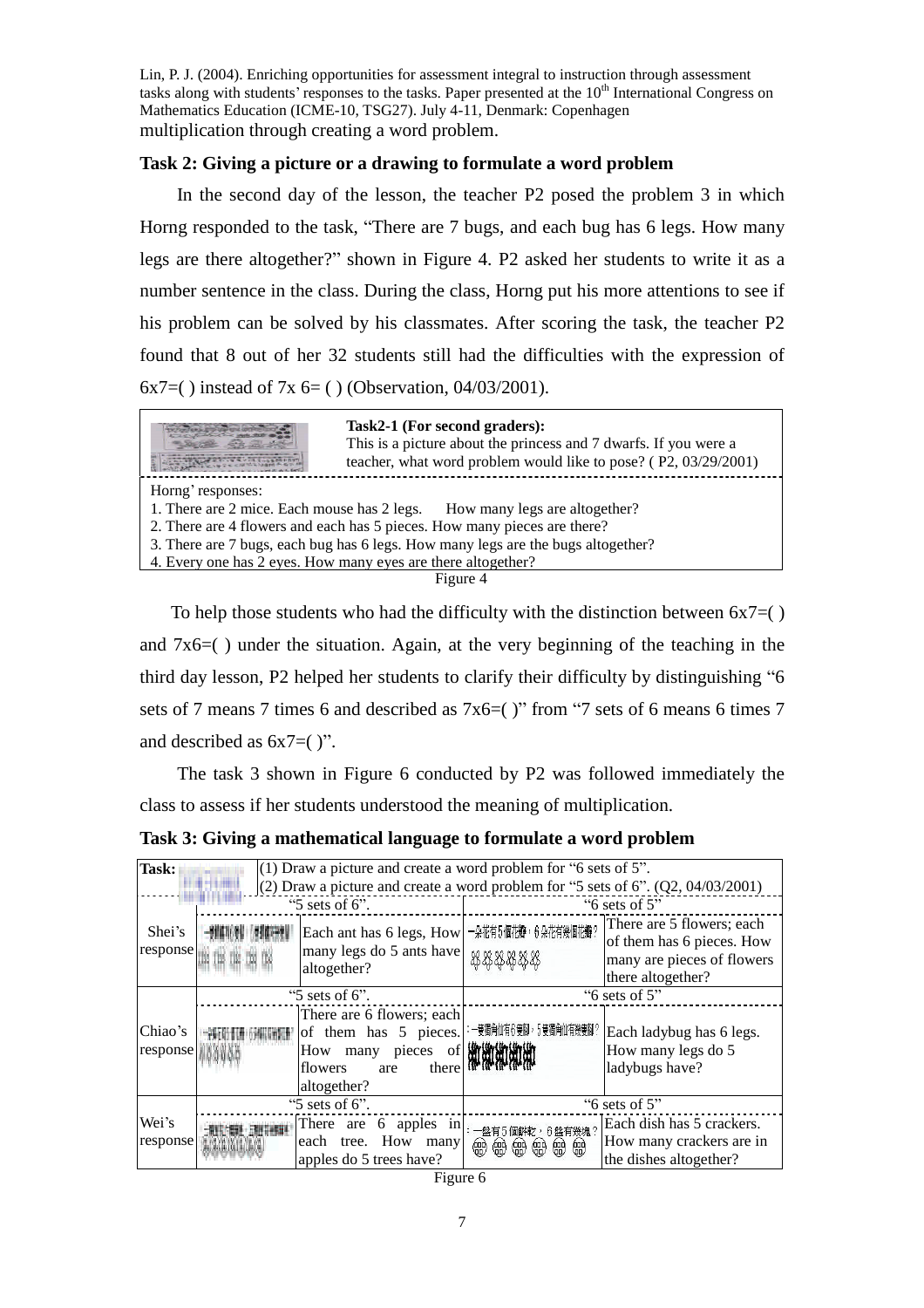Lin, P. J. (2004). Enriching opportunities for assessment integral to instruction through assessment tasks along with students' responses to the tasks. Paper presented at the 10<sup>th</sup> International Congress on Mathematics Education (ICME-10, TSG27). July 4-11, Denmark: Copenhagen

The teacher P2 brought students'work to the weekly meeting to analyze with other teachers'. Her students'responses to this task were categorized into as the examples of Shei's, Chiao's, and Wei's reposnses, shown in Figure 4. With the exception of two students, the others answered correctly. Shei understood well the distinction between "6 sets of 5" and "5 sets of 6" terms whatever it was displayed in a picture or a word problem. Chiao was successful to explain the meaning of multiplication by a drawing, but he failed in creating a word problem. On the contrary, Wei had the difficulty with drawing to represent the number sentence of multiplication. Based on the classroom observation and professional dialogues in weekly meeting, the teacher Q2 next to the P2's class finally perceived that the significance of understanding the meaning of multiplication for the second graders.

#### **Conclusion**

The study concluded that designing assessment tasks along with analyzing students' responses to the task was an effective approach for enhancing teachers' knowledge of students'learning because it provided the teachers with the opportunities to share insights of students'learning when they discussed students' responses to the tasks. The finding is consistent with the previous research on assessment integral to instruction (Chambers, 1993). However, the assessment tasks integral to instruction referred to in the study were characterized by the tasks conducted by the researcher collaborating with classroom teachers. The tasks referred to in previous studies are either designed by researchers only, or the assessment is merely a test at the end of instruction. Comparing to assessment tasks developed by individual, sharing multiple perspectives of appreciating the value of each task in a school-based assessment team was more likely to enrich the purposes of task and broaden the varieties of task.

The task dealing with problem posing allowed teachers to gain insights into the learning trajectory students constructed mathematical understanding. Likewise, more tasks dealing with students'misconceptionseem to be likely to enable teachers to make immediately remediation for the improper or misconceptions. The tasks displaying various solutions that students resolved for a problem helped teachers examine the individual understanding to one another's' methods. Therefore, the tasks designed in the study provide more opportunities for students to clarify and extend their understanding and for teachers to gain knowledge of students'thought and make